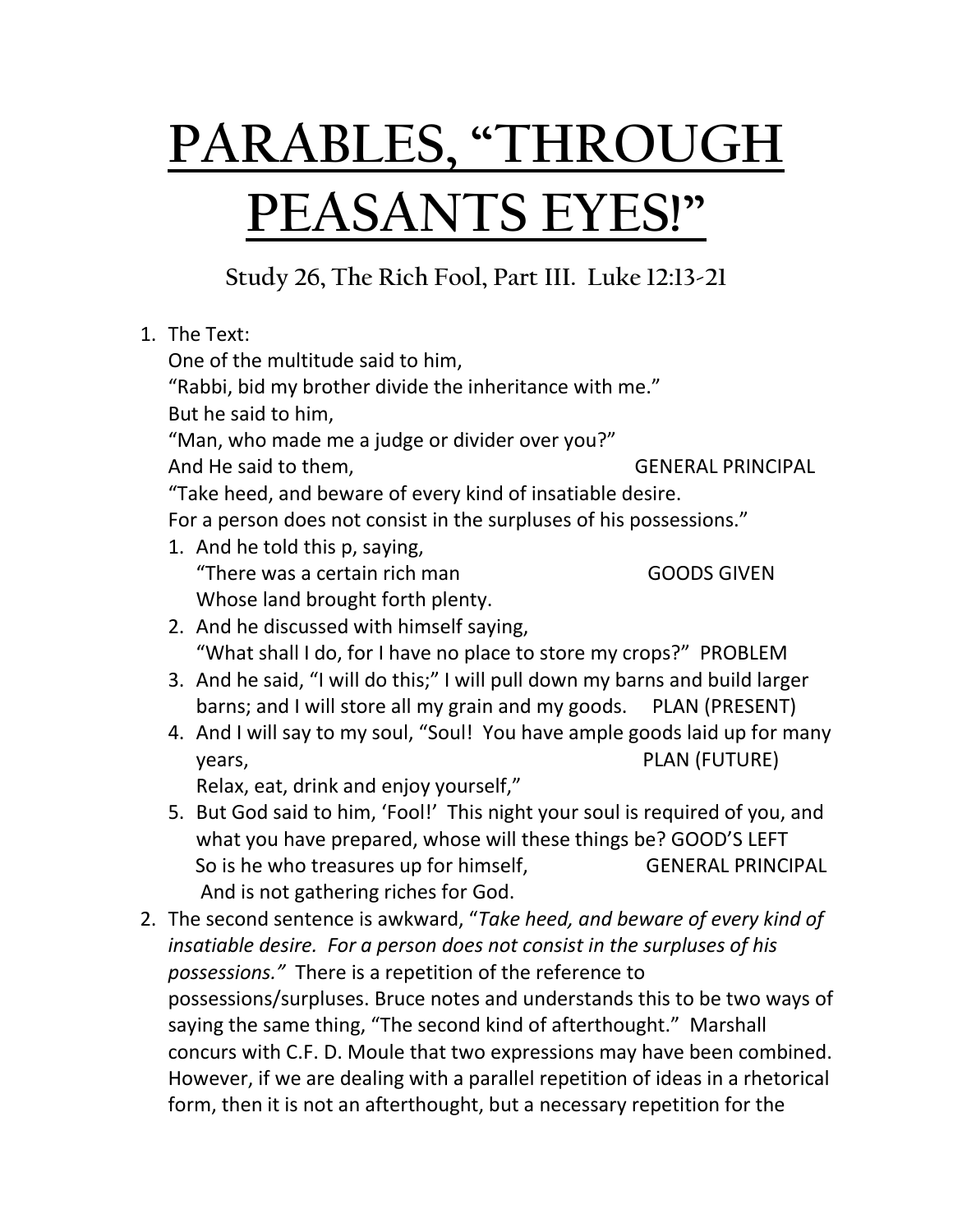completion of the form. Bruce notes that the expression here is peculiar, but the meaning is clear. People are infected with the insatiable desires of many kinds, and one of them is to acquire more possessions. They seek an enriching quality of life in these possessions and in the fond hope that if they can only get enough material things these things will produce the abundant life. T.W. Manson writes, "*It is true that a certain minimum of* 

- 3. *material goods is necessary for life; but is not true that greater abundance of goods means greater abundance of life."*
- 4. Jesus cryptic answer warns the reader in two ways; First, with the presuppositions the desire for material things will prove insatiable. Second, the dreams of the abundant life will never be achieved through such an accumulation of surpluses. The insatiable desire for a higher standard of living is widespread in the modern world. The fond hope that LIFE will be the product of more consumption is also very much with us. With the natural resources of the world dwindling and the pressure for more possessions intensifying, some wrestling with the message of this text would seem to be imperative if we were to survive. Again, we note the plural, "he said to *them,"* The text is meant for the all readers/listeners, not just the two brothers. This wisdom saying introduces the p itself.

## **5. STANZA ONE GOODS GIVEN:**

*And he told this p, saying,* 

*"There was a certain rich man GOODS GIVEN*

*Whose land brought forth plenty.* 

 As in the case of many p. this story has a literary background. Psalm 49 discusses the problem with wealth and its meaninglessness in the face of death. According to Ben Sirach;

*'A man grows rich by his sharpness and grabbing and here is the regard he receives for it; he says, 'I have found rest, and now I can enjoy my goods'; but he does not know how long this will last; he will have to leave his goods for others and die.' (Sir. 11:19-20)* 

6. Jesus is dealing with a theme that is already well known in the literature of the audience, (Eccl. 2:1-11, Job 31:24-28). What is important is what he does with it. Here Jesus expands the teaching of Sirach's note into a drama. There are a number of distinctive features in this process. (1) Rather than one speech, we have four with two speakers. (2) God Himself is heard at the end of Jesus' p. (3) The two accounts begin with differing assumptions. Sirach's little story is directed to the wealthy who acquire their possession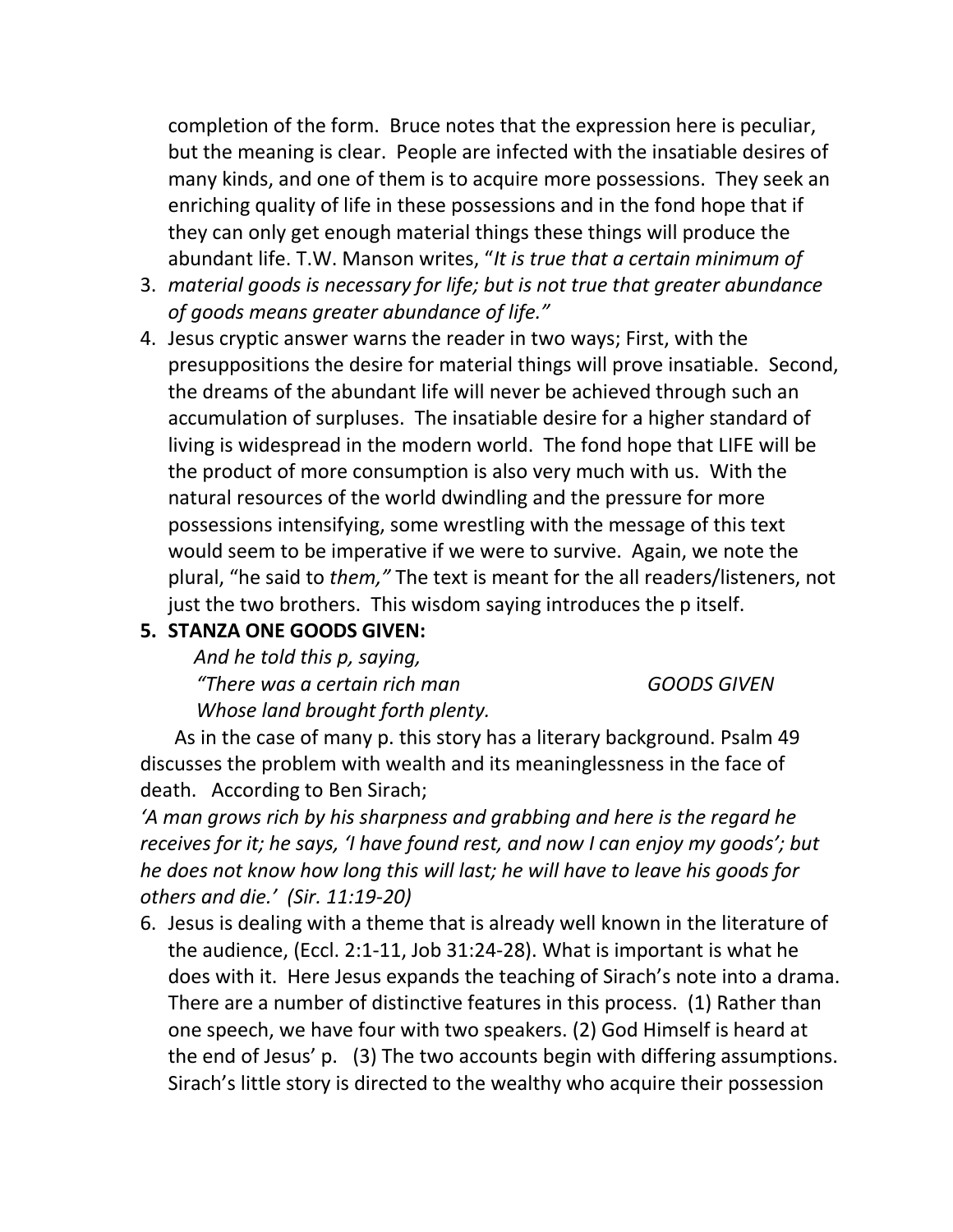(by sharpness and grabbing). In contrast, Jesus discusses wealth that is gift from God, not acquired by human effort. That is Sirach's man reflects, "What do I do with my earnings?" Jesus' person must ask, "What do I do with what I have not earned?" That he does not perceive the question in this fashion is part of what the p. is all about. (4) Jesus' version introduces the idea of "loan." The man discovers his soul to be on loan. Was his wealth also on loan? Sirach's story carries none of these subtle overtones. (5) The life-style of Sirach's character is exposed (he is sharp and grabbing), but nothing evolves from it. Jesus' story subtly and yet powerfully exposes both the life-style of the rich man and the isolation that it creates. (6) Jesus account focuses on the surpluses. His man is already rich when the p. opens. He is then given additional wealth. Sirach's man grows rich in the p. These unique features will be further illuminated as we proceed.

7. Focusing on the first stanza, we see a man who is already rich. We are not told how he got his riches, and the method of acquiring them in not criticized as it was in Sirach. This man has more than enough. On top of this, with no extra effort on his part, he is given the gift of a bumper crop. He did not earn it and he does not need it. His problem is what to do with unearned surpluses. With this problem in mind, we turn to stanza two.

## **8. STANZA TWO—THE PROBLEM:**

*And he discussed with himself saying,* 

 *"What shall I do, for I have no place to store my crops?" PROBLEM*

 The text gives us a continuous past, "He was debating with himself." The subject was a matter of considerable concern and the debate lasted some time. There was no thought of "I really do not need any of this, I am already wealthy!" Nor is there any thought of "This extra wealth is a gift for which I can take no credit. God has given the increase." Rather, the bumper crops are simply referred to as "my crops," and the only question that concerns him is how to preserve them for himself. Ambrose aptly observes that the rich man has storage available in the mouths of the needy (Trench). Augustine talks about a man who stores grain on a damp floor and needs to move it upstairs lest it spoil; thus treasure to be kept must be stored in heaven, not on earth (Trench). Ecclesiastes 5:10 observes;

"*He who loves money, will not be satisfied with money; nor he who loves wealth with gain; this also is vanity."*

9. For us the text relates to the very important modern questions of excess profits in a capitalistic society and the surplus value theories in Marxism.